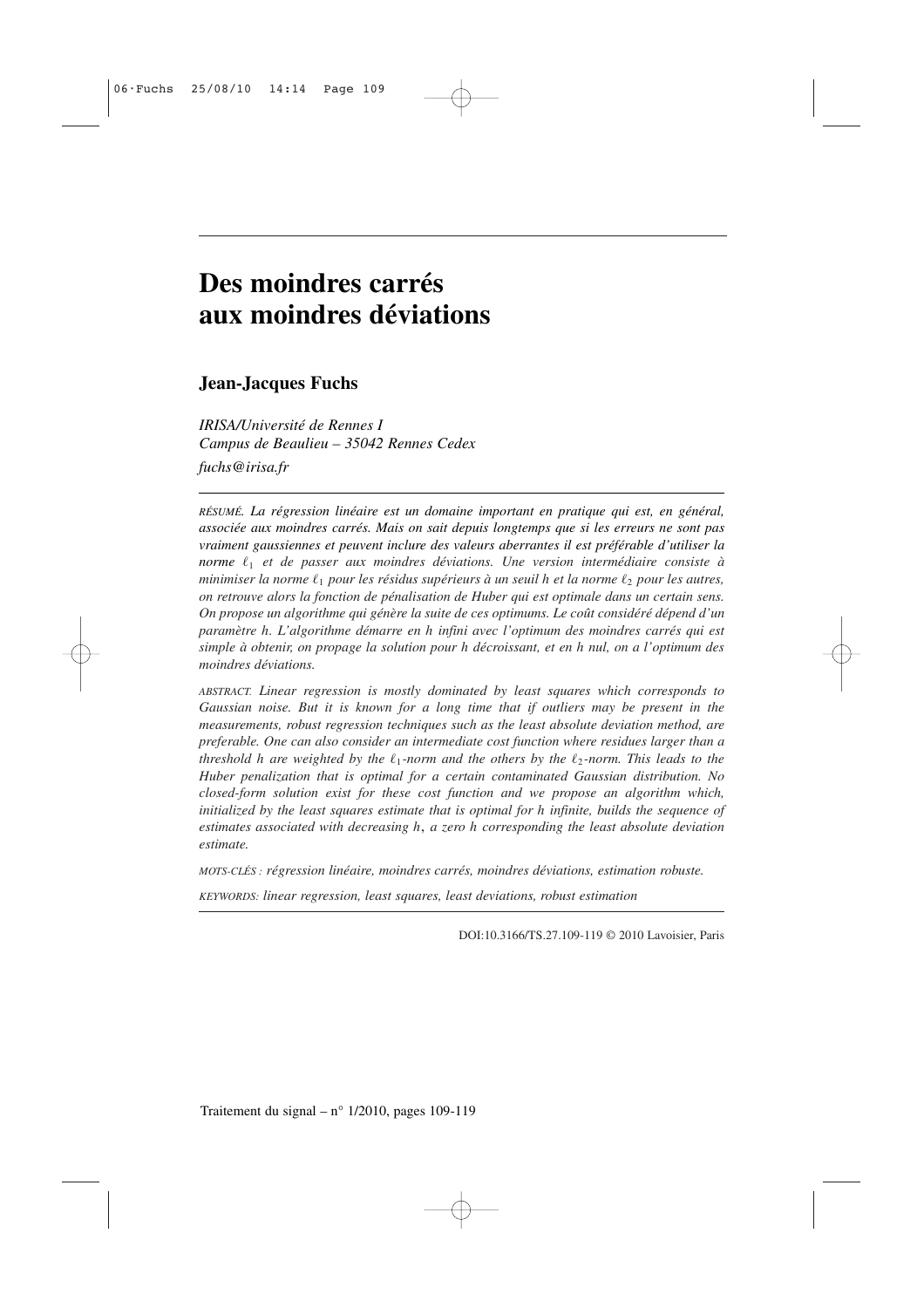# **Extended abstract**

Linear regression models are in general associated with the least squares (LS) criterion and Gaussian errors and this leads to a well established theory. But it is known for a long time that if too many measures have large errors, that are not compatible with the Gaussian assumption, one should resort to more robust strategies. The least absolute deviations (LAD) criterion, which is optimal if the errors are double-exponential, is one such strategy. The  $\ell_2$  norm of the least squares criterion is then replaced by the  $\ell_1$  norm. The optimum admits no analytical form but can be obtained as the solution of a linear program.

Between the LS and the LAD criteria, there is the so-called Huber function that takes the absolute value of the residues larger than a threshold and the square for the other, smaller, residues. This function, that is theoretically well founded (Huber, 1981), depends thus upon a threshold, say *h*. It appears as in between the LS criterion, that corresponds to  $h = \infty$  and the LAD criterion that corresponds to  $h = 0^+$ . In this paper, a algorithm is proposed, that minimizes the Huber function and that starting with *h* infinite and initialized at the LS solution, furnishes all the sequence of optimal regression parameters for decreasing *h* until the desired *h* (potentially 0) is attained.

For the regression model

$$
b = Ax + e,
$$

with *A* full column rank, one first shows that the optimization problem

$$
\min_{x,y} \frac{1}{2} \|Ax - y - b\|_2^2 + h \|y\|_1, \qquad h > 0,
$$

corresponds precisely to the minimization of the Huber function with threshold value *h*, i.e., that the *x*-part of the optimal solution  $\{x, y\}$  is the optimal regression parameter vector associated with the threshold *h*. The equivalence is known (Geman *et al.*, 1995) and (Fuchs, 1999). This composite criterion can be transformed into a quadratic program and solved using standard routines, but a faster dedicated algorithm, that attains the optimum in a finite number of steps, will be developed.

The algorithm constructs the optimal  $\{x, y\}$  for decreasing value of *h* and stops when the desired value of *h* is attained. It starts with *h* infinite and  $x = A^+b$  (with  $A^+ = (A^T A)^{-1} A^T$  the LS solution and *y* = 0 and propagates this optimal couple for decreasing *h*. For  $h = 0$ , the optimal *x* is then the LAD solution. In between,the optimal *x* and *y* vary continuously and are piecewise linear. The real line  $]0,\infty[$  is partitioned into a finite number of intervals  $|h_k, h_{k+1}|$ , and within each interval the optimal *x* and *y* vary linearly with *h*. The algorithm that is proposed is close to the Lasso (Tibshirani, 1996) and associated Least Angular Regression algorithm (Efron *et al.*, 2004) and similar to algorithms proposed in (Rosset *et al.*, 2007).

In a first step, one writes the optimality conditions (8) to be satisfied by  $\{x, y\}$ . Due to the presence of the  $\ell_1$ -norm in the criterion, the sub-gradient, say *u* of  $||y||_1$ at *y* intervenes in these conditions that are thus difficult to exploit unless one partitions *y* into its zero components in  $\bar{y}$  and its non-zero components in  $\bar{y}$ . This partition of *y* induces similar partitions on *u* but also on *b* and the regression matrix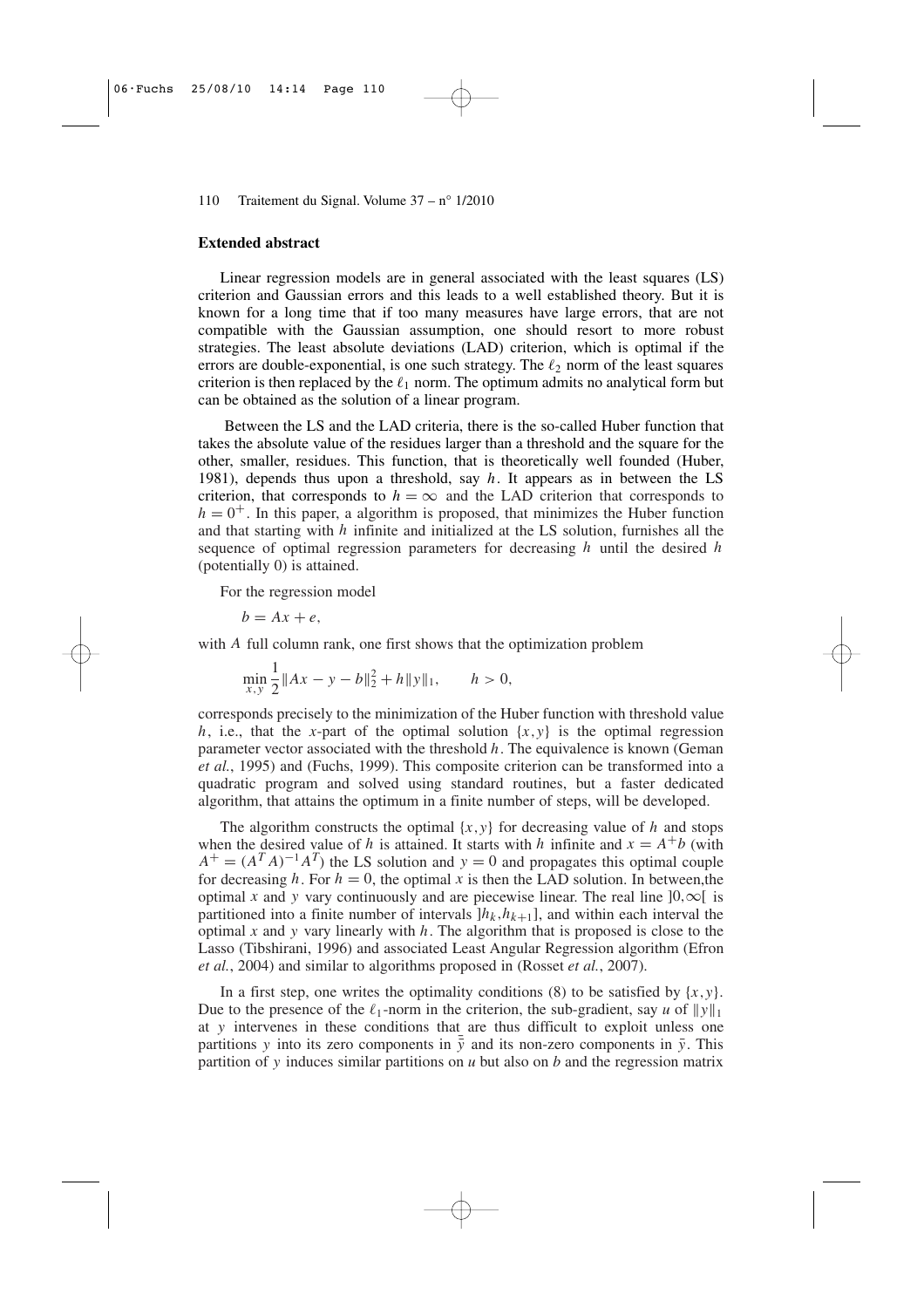*A*, in terms of its rows. With these new notations the optimality conditions in (8) are rewritten as (9) and one can then observe, that if one knows the optimal  $\{x, y\}$  for a given *h*, the relations in (9) allow to extend the optimum to a whole interval in *h* around the current  $h$ . One thus gets expressions of the form  $(10)$  for the three quantities that are directly *h* dependent. The two boundaries of the current interval in *h* correspond to the values of *h* for which the current partition of *y* is no longer valid, this happens either when a component in  $\bar{y}$ , or more precisely  $\bar{y}(h)$  becomes zero, or when a component in  $\bar{u}(h)$  attains one in absolute value, signaling that the corresponding value of  $\bar{\bar{y}}$  which was zero, is about to become non zero.

Eventually to cross such a boundary, one simply has to change the partition of *y* accordingly, as well as the associated partitions of *u*, *b* and *A* and gets the new expressions (9) and (10) valid in the neighboring interval. One then progresses in this way for decreasing *h*. For *h* infinite, the optimum is at  $\{x = A^+b, y = 0\}$  and one can check that for  $h \ge h_0 = ||(AA^+ - I)b||_{\infty}$ , the expressions in (9) are admissible with  $b = b$ ,  $A = A$  and the corresponding  $\bar{u} = u$ . This value of *h* is thus the upper boundary of the first interval. One can add that for decreasing *h*, the number of rows in  $\overline{A}$  generically decreases, but may augment locally and that for  $h$  small and close to zero, in the last interval,  $\overline{A}$  is generically square and invertible.

As a conclusion, one may add that disposing of the whole set of solutions is both interesting and dangerous. It is interesting because it allows to adapt the threshold *h a posteriori* and thus get a robust solution, dangerous because this very possibility may influence the decision maker and thus introduce some prejudice into the solution.

# **1. Introduction**

Les techniques de régression linéaire ont longtemps été dominées par les moindres carrés (MC) car ils sont simples à mettre en oeuvre et basés sur une théorie bien établie. L'approche des MC est optimale si les erreurs sont gaussiennes. Mais on sait depuis longtemps que les estimées obtenues par les MC sont rapidement sans signification si certaines des mesures sont aberrantes, si elles présentent des erreurs importantes en proportion plus grande que ne le permet l'hypothèse gaussienne. On utilise alors des approches robustes qui atténuent l'influence de ces données aberrantes. Parmi ces méthodes celle des moindres déviations (MD), dans laquelle la norme euclidienne  $(\ell_2)$  est remplacée par la norme  $\ell_1$ , est la plus simple à mettre en œuvre, car elle ne nécessite pas de réglage, elle ne fait pas intervenir de seuil, par exemple.

C'est notamment Laplace, qui a étudié (1793) l'approche des MD, qui est optimale si les erreurs suivent la loi de Laplace et cela s'est donc passé avant l'étude des MC réalisée par Legendre (1805) et Gauss (1823). Contrairement aux MC, l'optimum des MD ne peut être obtenu qu'à l'aide d'un algorithme. De nombreux algorithmes ont été proposés. On peut par exemple citer les algorithmes de programmation linéaire ou des variantes (Barrodale *et al.*, 1973 ; Li *et al.*, 2004 ; Bloomfield *et al.*, 1983 ; Rusinsky *et al.*, 1989).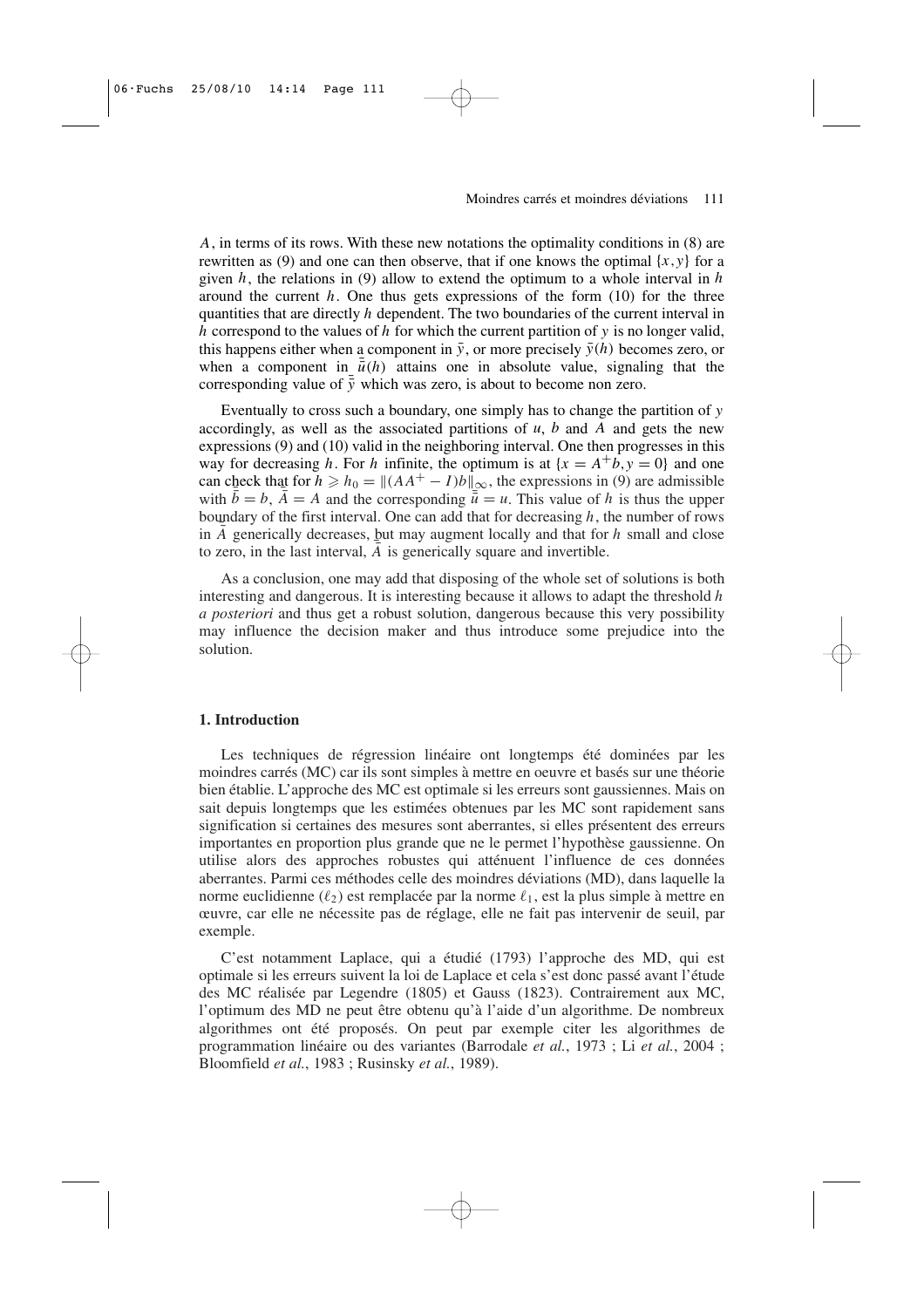#### 112 Traitement du Signal. Volume 37 – n° 1/2010

L'absence de paramètre ou de seuil à régler peut être aussi perçu comme un désavantage et entre le critère des MC (la somme des carrés des écarts) et celui des MD (la somme des valeurs absolues des écarts), on trouve la fonction de Huber qui consiste à prendre la valeur absolue pour les écarts supérieurs à un seuil et le carré pour les autres. Quand ce seuil va de plus l'infini à zéro, ce critère passe de façon continue de celui des MC à celui des MD. La fonction de Huber a aussi une justification théorique, elle correspond à maximiser la log-vraisemblance pour des erreurs centrées et indépendantes dont la densité de probabilité est de la forme,

$$
p(e) = (1 - \epsilon)\zeta(e) + \epsilon q(e)
$$
 avec  $\zeta(x) = \frac{1}{\sqrt{2\pi}}e^{-\frac{x^2}{2}}$  la Gaussiane standard, et  $q(e)$ 

une densité qui reste à déterminer. Il s'agit donc d'une densité du type gaussienne contaminée, où la densité *q* est choisie de façon à minimiser l'information (de Fisher) contenue dans *p*. Ce problème d'optimisation fonctionnelle a une solution analytique (Huber, 1981) et la densité *p* résultante peut s'écrire sous la forme :

$$
p(e) = \frac{1 - \epsilon}{\sqrt{2\pi}} \exp(-e^2/2) \qquad |e| \leq h
$$
  
= 
$$
\frac{1 - \epsilon}{\sqrt{2\pi}} \exp(h^2/2 - h|e|) \qquad |e| > h
$$
 [1]

où le seuil *h* dépend de  $\epsilon$ , le taux de contamination, et varie de 0 à  $\infty$  quand  $\epsilon$  va de 1 à 0. Le seuil *h* est tel que la densité *p*(*e*) est bien de mesure 1 et il vérifie donc

$$
\int_{-\infty}^{\infty} p(x)dx = (1 - \epsilon) \int_{-h}^{h} \zeta(x)dx + 2\frac{1 - \epsilon}{h}\zeta(h) = 1.
$$

En prenant le logarithme de cette densité, on a bien un critère de la forme annoncée, quadratique pour |*e*| < *h* et linéaire ensuite, le critère et sa dérivée étant de plus continus en  $e = |h|$ . Dans la suite, nous proposons un algorithme qui permet d'optimiser ce critère et qui, partant de *h* infini et initialisé à l'optimum des MC, fournit la suite des optimums quand *h* décroît vers zéro.

### **2. Généralités**

On considère le modèle de régression linéaire suivant

$$
b = Ax + e \tag{2}
$$

où *b* est le vecteur de dimension *m* des observations, *x* le vecteur de dimension *n* à estimer, et où *A* est la matrice des régresseurs de dimension (*m*,*n*) et de rang colonne plein. On peut voir *e* comme représentant les erreurs de mesure qui font que *b* n'appartient pas à l'image de *A*, n'est pas égal à *Ax*.

Si on peut supposer que ces erreurs sont des échantillons indépendants d'une densité gaussienne de moyenne nulle et de même variance, l'optimum au sens du maximum de vraisemblance (MV) consiste à minimiser à l'aide de *x* la quantité  $\sum r_i^2$ avec *ri* la i-ème composante du vecteur des résidus *r* = *Ax* − *b* et on obtient l'estimée au sens des MC. Si on considère que les erreurs suivent une loi de Laplace, l'optimum au sens du MV consiste à minimiser |*r<sup>i</sup>* | et on obtient l'estimée au sens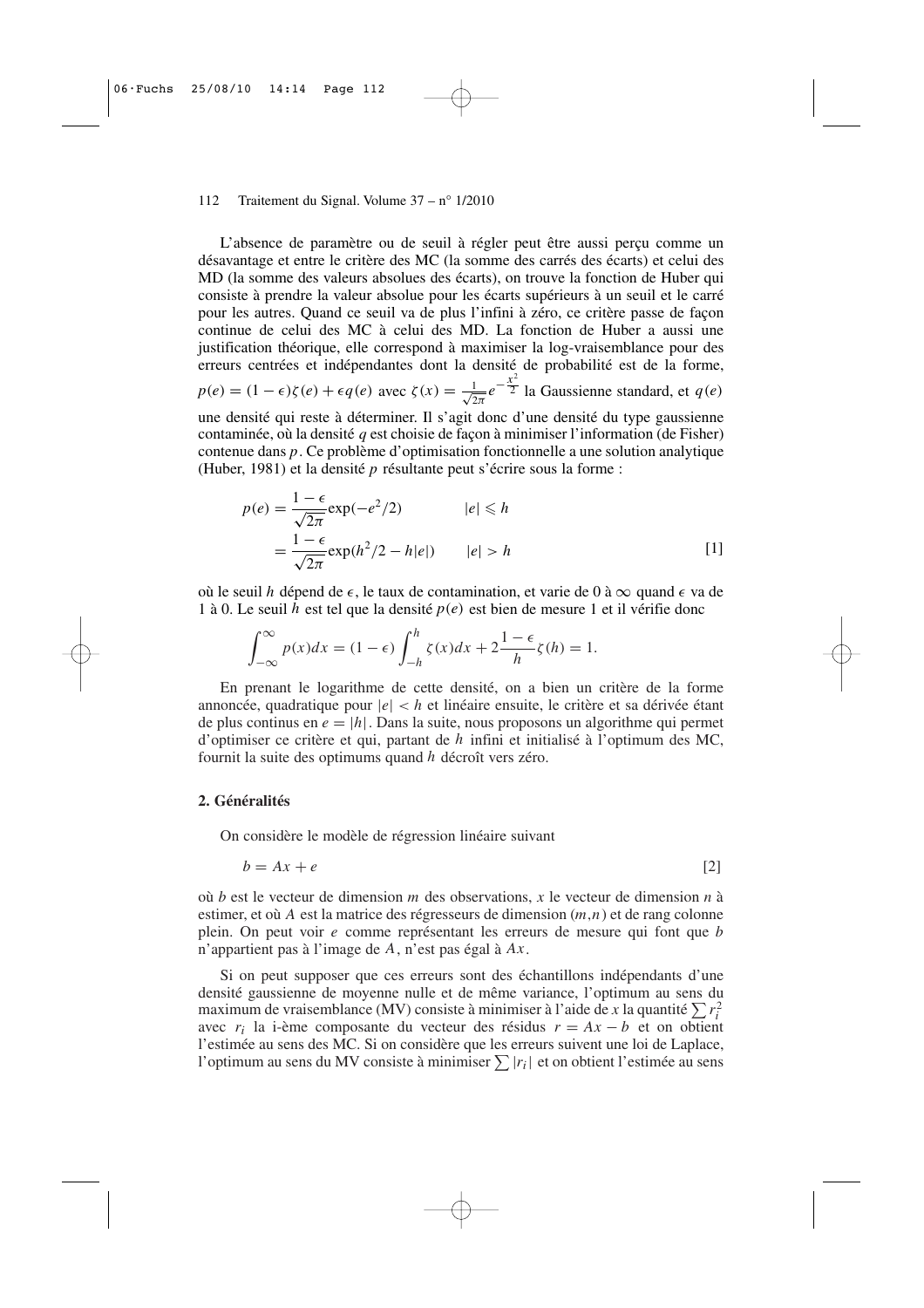des MD. Et, enfin, si les erreurs ont pour densité (1), l'optimum consiste à minimiser  $\sum f(r_i)$  où la fonction  $f(.)$  est de la forme

$$
f(r_i) = \frac{r_i^2}{2} I_{|r_i| \le h} + (h|r_i| - \frac{h^2}{2}) I_{|r_i| > h}
$$
 [3]

où *I* désigne la fonction indicatrice. On peut noter que cette fonction *f* (.) est continue et à dérivée première continue.

Dans la suite, on va s'intéresser au problème d'optimisation suivant :

$$
\min_{x,y} \frac{1}{2} \|Ax - y - b\|_2^2 + h \|y\|_1, h > 0,
$$
\n[4]

dont on va montrer qu'il est équivalent à la minimisation du critère d'Huber appliqué à (2). Il s'agit donc d'établir que (4) est bien équivalent à :

$$
\min_{x} \sum_{i} f(r_i) \qquad \text{avec} \quad r = Ax - b. \tag{5}
$$

On remarque d'abord que (4) est séparable, que l'on peut commencer par optimiser par rapport aux composantes de *y*. En effet, le problème (4) s'écrit aussi :

$$
\min_{x,y} \sum_{i} \frac{1}{2} (r_i - y_i)^2 + h|y_i|, r = Ax - b.
$$
 [6]

Comme *yi* est seulement présent dans le i-ème terme de la somme, on utilise *yi* pour minimiser ce *i*-ème terme. Un petit exercice non trivial permet alors de trouver que l'optimum est atteint en  $y_i = 0$  si  $h > |r_i|$  et que sinon il est atteint en  $y_i = r_i - h$  signe(*r<sub>i</sub>*). Le minimum du i-ème terme vaut par conséquent  $r_i^2/2$  si  $|r_i| \le h$  et  $h|r_i| - h^2/2$  si  $|r_i| \ge h$  ce qui transforme exactement (4) en (5) ou il reste à prendre le minimum en *x*. Cette équivalence est connue, voir par exemple (Geman *et al.,* 1999) où (6) est déduit de (5) en utilisant des outils d'analyse convexe. Dans (Fuchs, 1999), on introduit les variables *y* dans (4) comme une façon de modéliser et localiser les erreurs aberrantes dans un contexte de régressions linéaires (2) et on constate ensuite l'équivalence entre (4) et le critère de Huber.

Pour résoudre le problème d'optimisation (4), on peut observer que l'on peut se débarrasser de  $||y||_1 = \sum |y_i|$ , en doublant le nombre d'inconnues  $y_i$ , en introduisant  $y_i^+ = \max_{i} (y_i, 0)$  et  $y_i^- = \max_{i} (-x_i, 0)$ . On a alors  $|y_i| = y_i^+ + y_i^-$  et  $y_i = y_i^+ - y_i^-$ . En faisant ces substitutions, le terme de pénalité devient linéaire et le critère devient quadratique mais il faut lui adjoindre les contraintes  $y_i^+ \geq 0$  et  $y_i^- \geq 0$ . On obtient un programme quadratique (Fletcher, 1987) que l'on sait résoudre avec des algorithmes efficaces et robustes.

L'objet de la suite est de développer un algorithme dédié bien plus rapide qui minimise (4) en un nombre fini d'étapes. Il construit l'optimum de (4) pour des valeurs décroissantes de *h* et s'arrête quand le *h* souhaité est atteint. Il démarre en *h* infini par la solution des MC pour *x* et  $y = 0$  et propage cet optimum pour *h* décroissant. En  $h = 0$ , on sait déjà que l'optimum en x est la solution des MD. Entre les deux, on va voir que *x* et *y* varient de façon continue et linéaire par morceaux, on va partitionner ]0,∞[ en un nombre fini d'intervalles et, à l'intérieur de chacun d'eux, *x* et *y* varient de façon linéaire.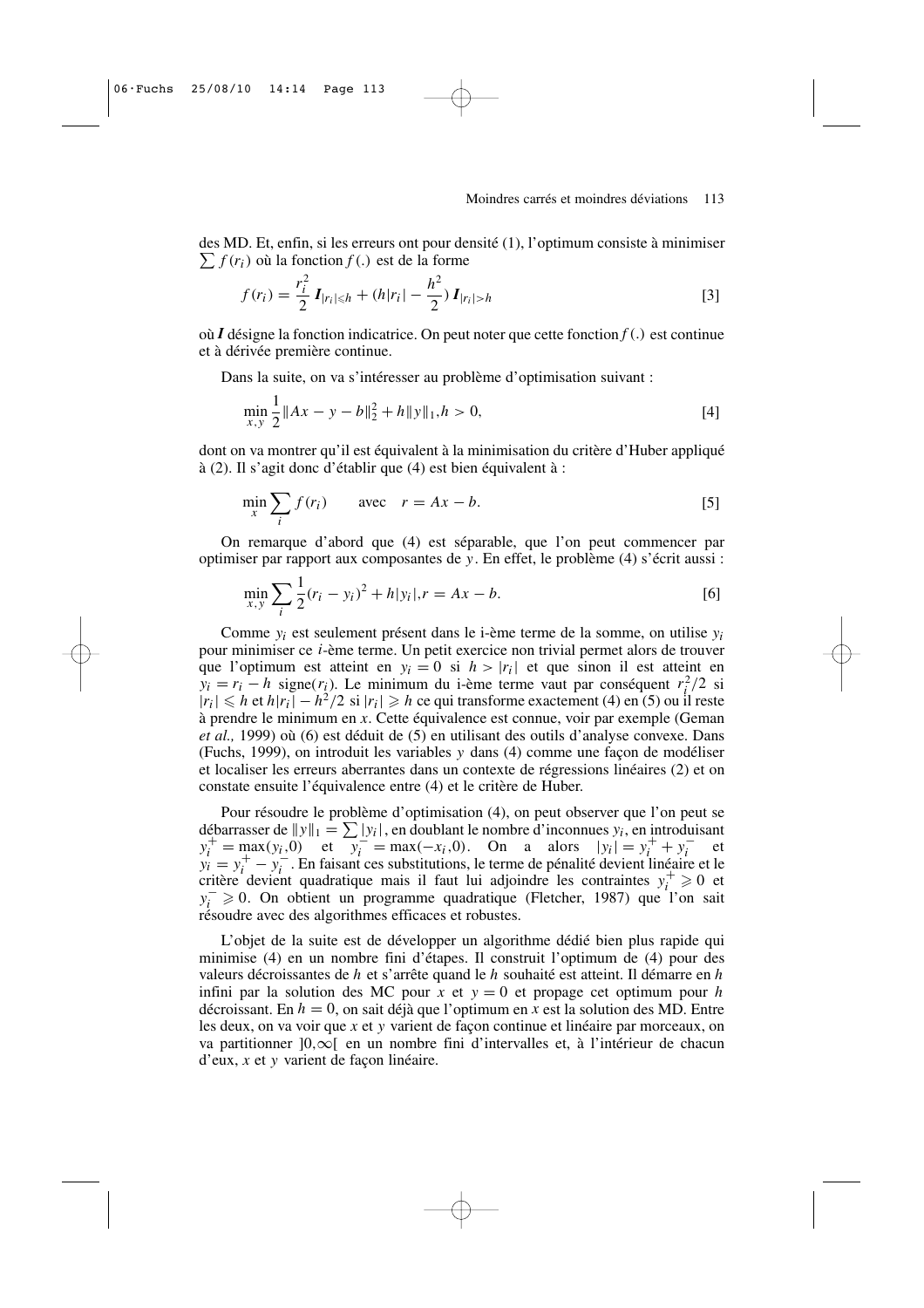On peut aussi retrouver intuitivement les optimums de (4) aux deux extrémités. Pour *h* infini, *y* ne peut être que nul à l'optimum et *x* minimise le critère restant. Quand *h* tend vers zéro, *y* est presque gratuit et on vise un coût global quasiment nul car on dispose de *n* + *m* degrés de liberté. Le premier terme du critère est alors nul à l'optimum, ce qui donne  $Ax - y - b = 0$  ou aussi  $y = Ax - b$  et on minimise le second  $||y||_1$  sous  $y = Ax - b$ , ce qui donne, pour *x*, la solution des MD.

# **3. Algorithme d'optimisation**

#### *3.1. Introduction*

On développe un algorithme qui résout (4) et donc (5) en un nombre fini de pas. De nombreux algorithmes permettent de minimiser (5) , on a déjà cité les algorithmes de programmation quadratique mais on a également des algorithmes du type moindres carrés re-pondérés itérés (IRLS) (Holland *et al.*, 1977 ; Rusinsky *et al.*, 1989) ou d'autres méthodes itératives (Geman *et al.*, 1995). Une version similaire à l'algorithme développé ici, est par ailleurs déductible des algorithmes proposés dans (Rosset *et al.*, 2007).

On va établir que l'optimum  $\{x, y\}$  de (4) ou plus précisément  $\{x(h), y(h)\}$  est une fonction continue et linéaire par morceaux de *h*. On va décomposer l'axe des réels en un nombre fini (de l'ordre de *n*) intervalles (*hk*+<sup>1</sup>,*h<sup>k</sup>* ) telle que à l'intérieur de chaque intervalle on ait par exemple pour  $x(h)$  une expression de la forme  $x(h) = X_1 + hX_2$  avec  $X_i$  des vecteurs constants.

On va en fait construire *x*(*h*) pour des valeurs décroissantes de *h* en commençant par  $h \ge h_0$  où  $h_0$  reste à définir et pour lequel l'optimum est constant et atteint en la solution bien connue des MC :  $x(h) = (A^T A)^{-1} A^T b$  et  $y(h) = 0$ , et, en progressant, on définit les bornes des intervalles en *h* et les valeurs de *x*(*h*) valides dans ces intervalles. Dans un premier temps, on obtient une expression de  $X_1$  et  $X_2$  dans  $x(h) = X_1 + hX_2$  valide pour *h* légèrement inférieure à  $h_0$ , puis on définit la valeur de  $h_1 < h_0$  la borne inférieure de l'intervalle pour laquelle cette expression cesse d'être valide, puis la nouvelle expression de *x*(*h*) et ainsi de suite...

#### *3.2. Conditions d'optimalité*

Le problème d'optimisation (4) est convexe, les conditions d'optimalités du premier ordre sont à la fois nécessaires et suffisantes. Comme il n'y a pas de contrainte, on écrit que le gradient par rapport à *x* et le sous-gradient par rapport à *y* sont nuls. On a alors :

$$
A^T (Ax - y - b) = 0
$$
 et  $Ax - y - b - hu = 0$ ,

avec *u*, un sous-gradient de  $||y||_1$  en *y*, un vecteur de la dimension de *y* qui satisfait (Fletcher, 1987) :

$$
u_i = \text{sign}(y_i) \qquad \text{si} \qquad y_i \neq 0 \qquad \text{et} \qquad |u_i| \leq 1 \text{ sinon.} \tag{7}
$$

Pour *h* > 0, les conditions d'optimalité peuvent se simplifier en

$$
Ax - y - b - hu = 0
$$
 et  $A^T u = 0$ . [8]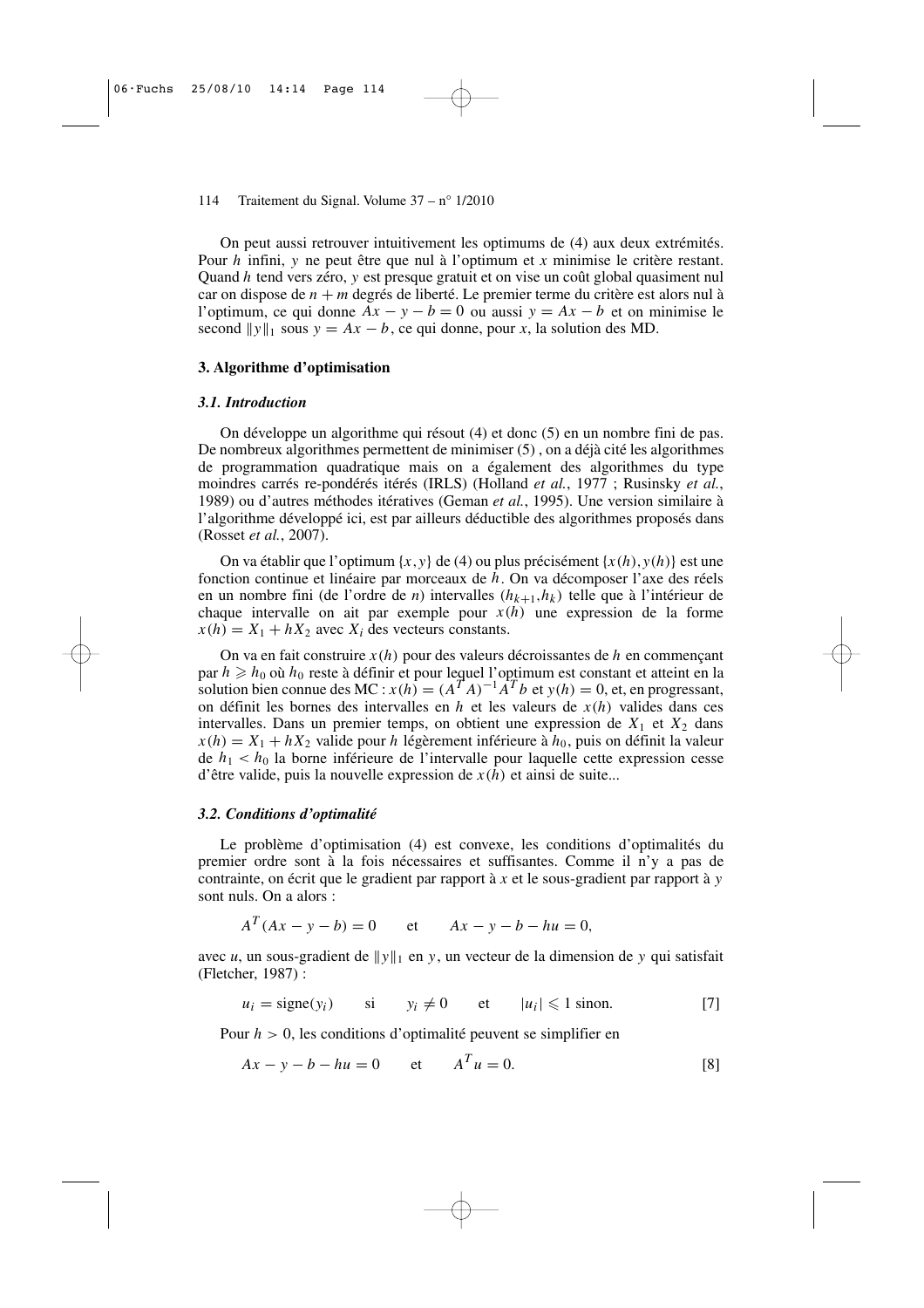Les relations (8) sont difficiles à exploiter à cause de la présence de *u* qui n'est pas défini de façon unique pour les composantes nulles de *y*. On partitionne donc *y* en deux sous-vecteurs,  $\bar{y}$  dont les composantes sont non nulles et  $\bar{\bar{y}}$  dont les composantes sont nulles. On applique cette même partition à  $u$  et on a alors  $\bar{u}$  = signe( $\bar{y}$ ) et  $\|\bar{u}\|_{\infty} \leq 1$ , voir (7), où  $\|u\|_{\infty} = \max_{i} |u_i|$  désigne la norme  $\ell_{\infty}$  de *u*. On *j* étend aussi cette partition à *b* et à la matrice *A*, à ses lignes. On note ainsi, par exemple  $\overline{A}$  la sélection des lignes de  $A$  associées aux composantes de  $\overline{y}$ .

Il faut noter que c'est la partition de *y* qui pilote toutes les autres. Avec ces notations, les  $n + m$  relations dans (8) deviennent

$$
Ax - \overline{y} - b - h\overline{u} = 0,
$$
  
\n
$$
\overline{A}x - \overline{b} - h\overline{u} = 0,
$$
  
\n
$$
\overline{A}^T \overline{u} + \overline{A}^T \overline{u} = 0.
$$
\n[9]

Ces équations sont maintenant exploitables comme nous allons le voir plus loin. Mais on a bien sûr supposé connaître la partition de *y* associée à la valeur de *h* considérée.

#### *3.3. Développement*

Si on suppose connaître l'optimum de (4) pour une certaine valeur de *h*, les relations (9) permettent d'étendre cet optimum au voisinage et de trouver les bornes de l'intervalle en *h* dans lequel cette extension est valide. On peut alors franchir ces frontières et trouver l'expression de l'optimum dans les intervalles voisins. Il reste finalement à savoir initialiser cette procédure pour développer l'algorithme qui permet de résoudre (4) pour tout *h*. Comme nous l'avons déjà indiqué, cette initialisation ne pose pas de problème car pour *h* grand, (4) se réduit au problème des moindres carrés.

L'optimum de (4) pour un *h* donné, est un couple {*x*,*y*}. On peut lui adjoindre le vecteur sous-gradient *u* déduit de la première relation de (8), par exemple et qui, bien sûr, satisfait alors (7).

On peut alors décomposer ce triplet optimal  $\{x, y, u\}$  redondant en  $\{x, \bar{y}, \bar{u}\}$  et  $\{\bar{y} = 0, \bar{u} = \text{sign } \bar{y}\}\)$  où le premier ensemble de dimension *n+m* (comme le couple optimal) contient toute l'information qu'il s'agit d'étendre au voisinage et le second est précisément constitué des variables qui restent invariantes dans le voisinage. Les relations (9), qui traduisent les conditions nécessaires et suffisantes, forment alors un système de *n*+*m* équations linéaires en *n*+*m* inconnues  $\{x, \bar{y}, \bar{u}\}$ , dépendant de *h*. On peut récrire le système (9) sous la forme échelonnée suivante :

$$
\bar{A}^T \bar{A} x = \bar{A}^T \bar{b} - h \bar{A}^T \bar{u}
$$

$$
\bar{A} x - \bar{y} = \bar{b} + h \bar{u}
$$

$$
\bar{A} x - h \bar{u} = \bar{b}
$$

où la première équation ne dépend que *x*, la seconde de *x* et  $\bar{y}$ . Si  $\bar{A}$  est de rang colonne plein, ce que l'on va supposer et qui est génériquement vrai, le système a une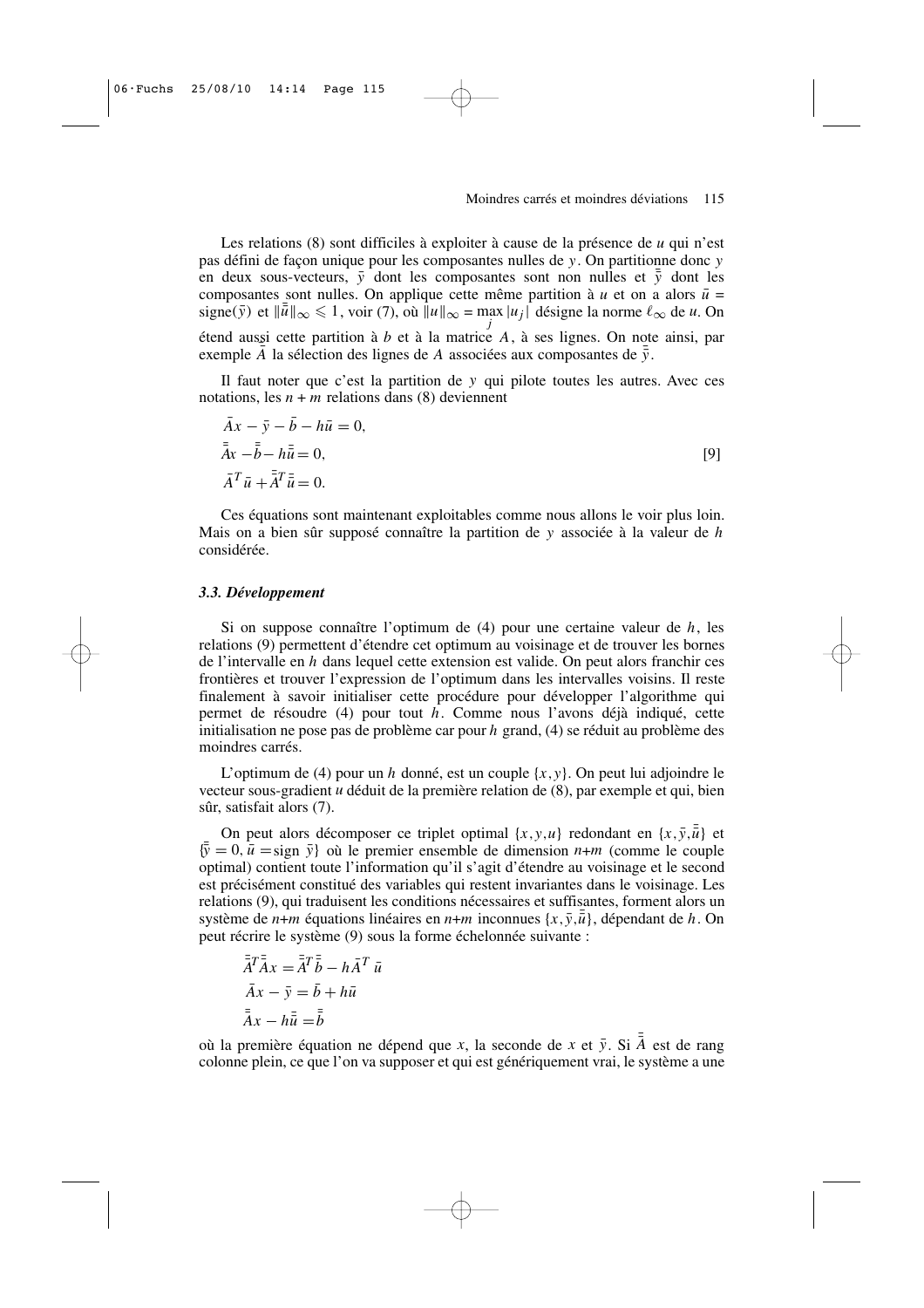solution unique de la forme

$$
x(h) = X_1 + hX_2
$$
  
\n
$$
\bar{y}(h) = V_1 + hV_2
$$
  
\n
$$
h\bar{\bar{u}}(h) = W_1 + hW_2
$$
\n[10]

où *V*.,*W*. and *X*. sont des vecteurs constants de dimensions adéquates, que nous ne détaillons pas tous, on a par exemple

$$
X_1 = \bar{\bar{A}}^+ \bar{\bar{b}} \qquad \text{et} \qquad X_2 = (\bar{\bar{A}}^T \bar{\bar{A}})^{-1} \bar{A}^T \bar{u}.
$$

Ces relations décrivent comment le triplet  $\{x, \overline{y}, \overline{u}\}$  évoluent en fonction de *h*. Elles sont valides aussi longtemps que la partition induite par *y* reste valide, aussi longtemps que le second jeu de paramètres { $\bar{y}$ ,  $\bar{u}$  } reste lui aussi valide.

La seconde relation dans (10) dit comment les composantes non nulles de *y* évoluent quand *h* varie autour de la valeur courante. Cette relation cesse d'être valide dès qu'une composante de  $\bar{y}$  devient nulle. De la même façon, la dernière relation est valide aussi longtemps qu'aucune composante de  $\bar{u}$  n'atteint un en valeur absolue. En effet, voir (7), si une composante de  $\bar{u}$  devient égale à un, par exemple, cela signifie que la composante correspondante dans  $\bar{y}$ , qui est égale à zéro va devenir positive.

Quand *h* décroît (ou croît) à partir de sa valeur courante, il faut donc détecter lequel des deux événements arrive en premier : une composante de  $\bar{y}$  qui s'annule ou une composante de  $\bar{u}$  qui atteint un, en valeur absolue, la valeur de *h* associée, sera alors la borne inférieure (supérieure) de l'intervalle de validité des relations dans (10).

En une telle borne la partition de *y* est modifiée et il faut changer toutes les autres partition en conséquence. Pour *A* par exemple, dans le premier cas, on enlève la ligne de  $\bar{A}$  associée à la composante de  $\bar{y}$  devenant nulle et on la rajoute dans  $\bar{A}$ , dans le second cas une ligne de  $\overline{A}$  est déplacée vers  $\overline{A}$ . On verra que pour *h* grand,  $\overline{A} = A$  de rang colonne plein par hypothèse. Quand *h* décroît, le nombre de ligne dans  $\overline{A}$ diminue en général, mais peut aussi augmenter localement. Et, pour *h* > 0 mais suffisamment petit,  $\overline{A}$  est, génériquement, une matrice carrée inversible.

Si on résout alors le nouveau système linéaire échelonné, on trouve les nouvelles versions des relations (10) qui sont valides dans l'intervalle voisin puisque les valeurs de  $\{x, \bar{y}, \bar{u}\}$  ainsi obtenues et le nouveau couple  $\{\bar{y} = 0, \bar{u} = \text{sign } \bar{u}\}\$  satisfont par construction les conditions nécessaires et suffisantes (9).

On peut noter que pour les valeurs de *h* correspondant aux bornes de ces intervalles, le *x* et *y* optimales admettent deux expressions donnant la même valeur. On a donc bien un optimum *x*(*h*) qui est continu et linéaire par morceaux.

#### *3.4. Initialisation pour h grand*

Nous avons déjà vu que, pour*h* infini, l'optimum de (4) est en  $y = 0$  et  $x = A^+b$ où  $A^+ = (A^T A)^{-1} A^T$  la pseudo-inverse de *A*, la solution du problème des MC  $\min_x \|Ax - b\|_2^2.$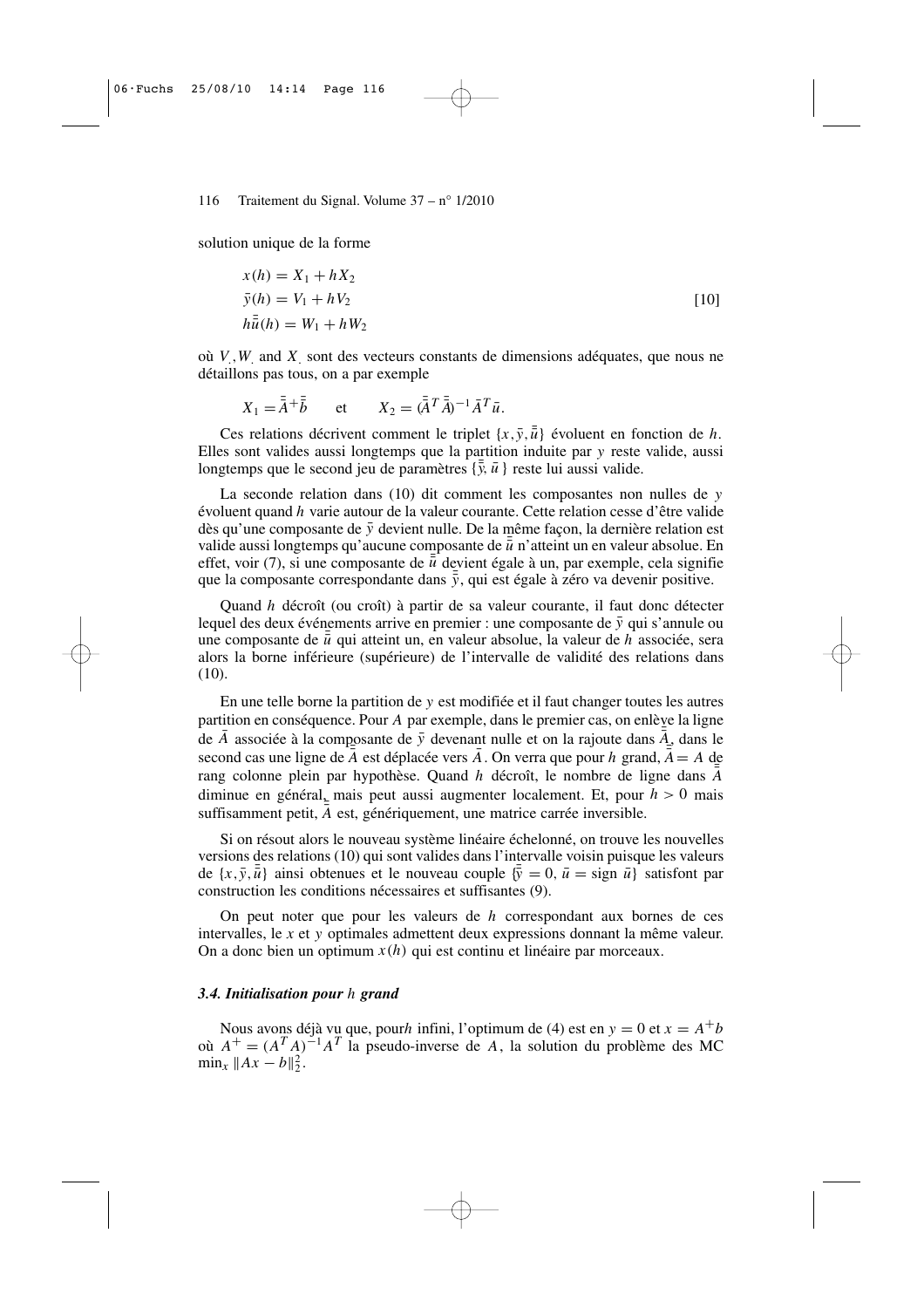Vérifions que le couple  $\{x = A^+b, y = 0\}$  satisfait (9) pour *h* suffisamment grand et cherchons la borne inférieure  $h_0$  de cet intervalle. Dans (9), le premier jeu d'équations disparaît, le second avec  $\bar{A} = A$  donne la valeur de  $\bar{u}$  en fonction de *h* 

$$
\bar{\bar{u}}(h) = \frac{1}{h}(\bar{\bar{A}}\bar{\bar{A}}^+ - I)b,
$$

et cette valeur satisfait le troisième jeu d'équations. La valeur de  $\bar{u}(h)$  ainsi obtenue satisfait (7) si

$$
h \ge h_0 = ||(\bar{\bar{A}}\bar{\bar{A}}^+ - I)b||_{\infty} = ||(AA^+ - I)b||_{\infty},
$$

qui est donc la borne inférieure  $h_0$  recherchée.

Pour aller au-delà cette borne et passer à l'étape standard décrite plus haut, il suffit de définir la nouvelle partition de *y* valide dans l'intervalle [*h*1,*h*0] suivant, où *h*<sub>1</sub> n'est pas encore connu. Soit *j*<sub>1</sub> = arg max |*r*<sub>*j*</sub> | avec *r* =  $(AA<sup>+</sup> − I)b$ , l'indice de la composante de *y* qui va devenir non nulle en  $h_0^-$ , on enlève alors la composante  $j_1$ de  $\bar{y}$  dont la dimension passe à *m*-1 pour créer  $\bar{y} = 0$  de dimension 1 et de la même façon on enlève à  $\frac{\bar{u}}{2}$  sa j-ème composante pour créer  $\bar{u} = sign(r_{j_1})$ . Les autres quantités  $\bar{b}$ ,  $\bar{b}$ ,  $\bar{A}$  et  $\bar{A}$  suivent sans difficulté.

#### *3.5. Quand h décroît vers zéro*

Quand *h* tend vers zéro, on a déjà vu que l'optimum de (4) tend vers l'optimum du problème des moindres déviations. On peut notamment déduire ce résultat de l'équivalence de (4) et de (5), mais on peut également l'établir directement.

Les conditions d'optimalité du problème des moindres déviations

$$
\min_{x} \|Ax - b\|_{1},\tag{11}
$$

sont

 $A^T u = 0, Ax - b = y,$ 

avec *u* un sous-gradient de  $||y||_1$  en *y*, satisfaisant (7). Et on constate donc bien que le triplet  $\{x, y, u\}$  ainsi obtenu est bien une solution de (8) pour  $h = 0$ .

Pour compléter ce point, remarquons que (11) peut se mettre sous la forme d'un programme linéaire et que l'on peut alors déduire de la théorie associée, que l'optimum est génériquement atteint pour un point *x* solution exacte d'un sousensemble de *n* équations linéaires indépendantes extraites des *m* équations présentes dans  $Ax = b$ . Cela signifie que y sera identiquement nul en ces mêmes *n* composantes. Avec les notations introduites, on a alors l'optimum  $x(0) = \overline{A}^{-1} \overline{b}$  et par conséquent  $\bar{y}(0) = \bar{A}A^{-1}\bar{b} - \bar{b}$ .

Si on utilise l'algorithme proposé pour résoudre le problème des MD, on a alors, dans l'ultime intervalle en *h* de borne inférieure égale à 0, les relations suivantes (10)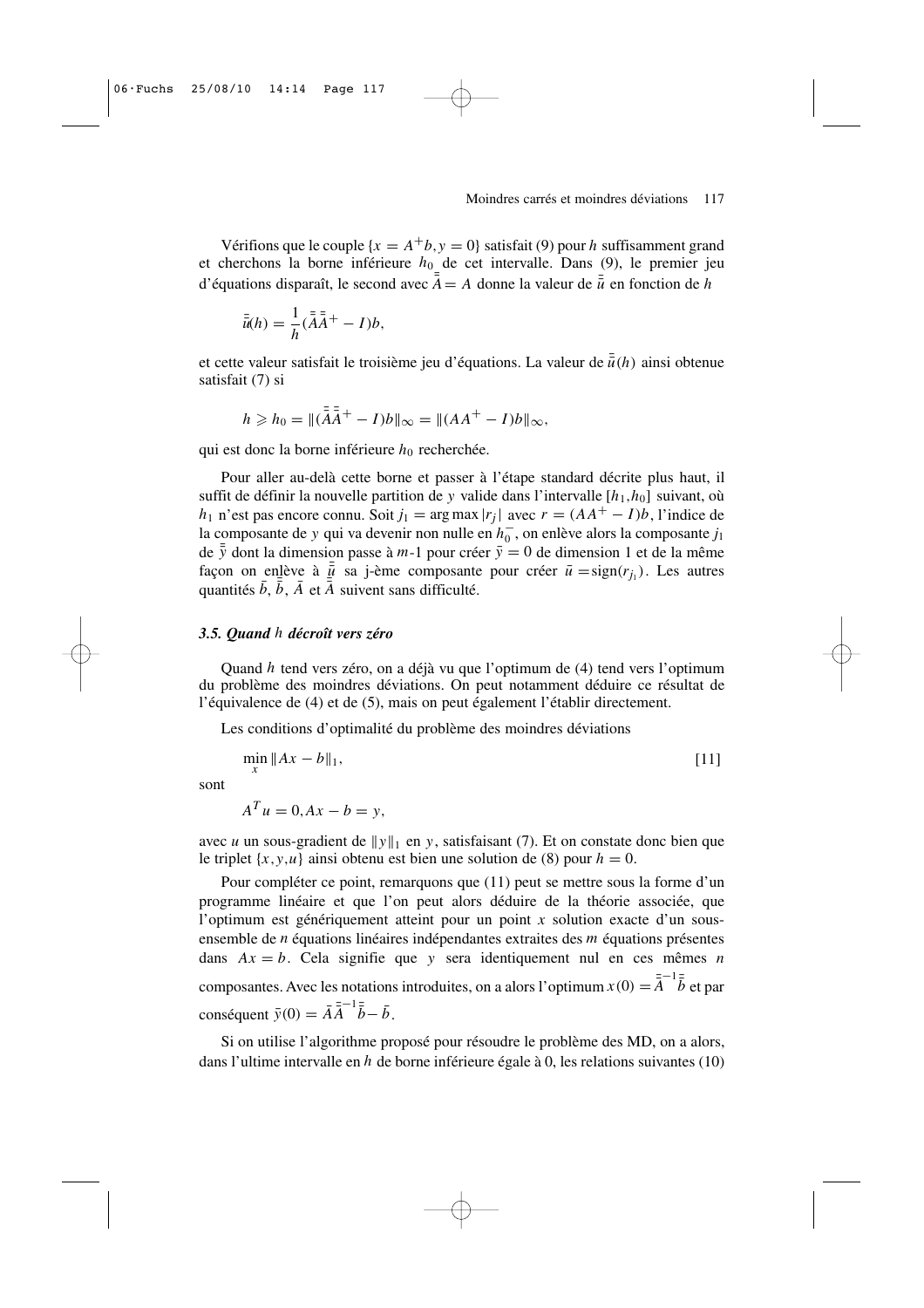$$
x(h) = \bar{\bar{A}}^{-1}\bar{\bar{b}} + h(\bar{\bar{A}}^{T}\bar{\bar{A}})^{-1}\bar{A}^{T}\bar{u}
$$
  
\n
$$
\bar{y}(h) = \bar{A}\bar{\bar{A}}^{-1}\bar{\bar{b}} - \bar{b} + h\bar{A}(\bar{\bar{A}}^{T}\bar{\bar{A}})^{-1}\bar{A}^{T}\bar{u} - h\bar{u}
$$
  
\n
$$
\bar{\bar{u}}(h) = -\bar{\bar{A}}^{-T}\bar{A}^{T}\bar{u}.
$$

# **4. Conclusions**

En absence d'hypothèse sur l'erreur de mesure, on utilise en général le critère des moindres carrés pour résoudre une régression linéaire multiple. Mais en présence de mesures aberrantes, il peut être intéressant de choisir une fonction à croissance moins rapide que le carré pour les résidus supérieurs à un seuil. On a proposé un critère (4), fonction d'un paramètre *h* qui, quand *h* va de plus l'infini à zéro, passe du critère des moindres carrés (pour *h* grand) à celui des moindres déviations (pour *h* nul) en passant par le critère de Huber pour les valeurs intermédiaires. Et, on a développé un algorithme qui fournit l'ensemble des solutions, fonction de *h*, de toute cette gamme de problème. Il s'agit d'un algorithme facile à mettre en œuvre qui donne la solution exacte et qui, en fait, décompose l'axe réel positif en sous-intervalles dans lesquels l'optimum est linéaire en *h*. Disposer de l'ensemble des solutions est intéressant, car cela permet d'adapter le seuil *a posteriori* et d'obtenir une solution robuste.

Mais c'est également une option à manipuler avec précaution si on ne veut pas influencer le résultat avec des *a priori* forcément subjectifs.

## **Bibliographie**

- Barrodale I., Roberts F. (1973). « An improved algorithm for Discrete  $\ell_1$  linear Approximation », *SIAM J. Num. Analysis*, vol. 10, n° 5, p. 839-848.
- Bloomfield P., Steiger W. (1983). *Least Absolute Deviations : Theory, Applications and Algorithms*, Birkauser, Boston.
- Efron B., Johnstone I., Hastie T., Tibshirani R. (2004). « Least angle regression », *Annals of Statistics*, vol. 32, p. 407-499.
- Fletcher R. (1987). *Practical Methods of Optimization*, John Wiley & Sons, New York.
- Fuchs J.-J. (1999). « A new approach to robust linear regression », *14th IFAC World Congress*, Beijing, p. 427-432, july.
- Geman D., Yang C. (1995). « Nonlinear image recovery with half-quadratic regularization », *IEEE Transactions on Image Processing*, vol. 7, n° 7, p. 932-946.
- Holland P., Welsh R. (1977). « Robust regression using iteratively reweighted least squares », *Comm. Statistics*, vol. 6, n° 9, p. 813-828.
- Huber P. (1981). *Robust statistics*, 2nd edn, John Wiley & Sons.
- Li Y., Arce G. (2004). « A Maximum Likelihood Approach to Least Absolute Deviation Regression », *J. of Appl. Sign. Proc.*, vol. 2004, n° 12, p. 1762-1769.
- Rosset S., Zhu J. (2007). « Piecewise Linear Regularized Solution Paths », *The Annals of Statistics*, vol. 35, n° 3, p. 1012-1030.